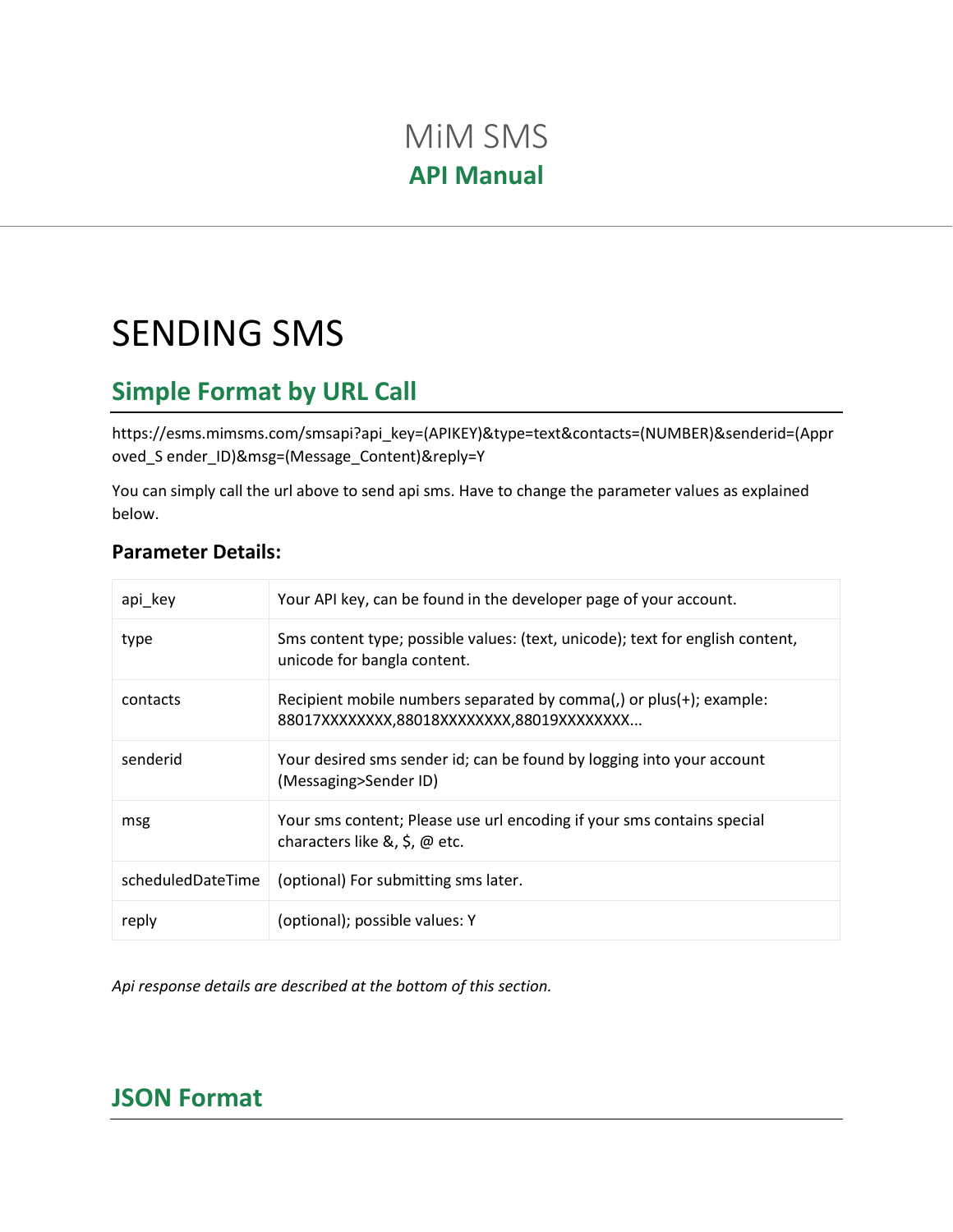#### **#1: One to Many** (Common sms text to multiple recipients)

```
{
 type : "post",
 url : "https://esms.mimsms.com/smsapi", data : {
  "api_key" : "{your api key}",
  "type" : "{content type}",
  "contacts" : "88017xxxxxxxx,88018xxxxxxxx", 
  "senderid" : "{approved sender id}",
  "msg" : "{sms content}", 
  "scheduledDateTime" : "{schedule date time}"
 }
}
```
*Parameter details are same as - Simple Format by URL Call*

#### **#2: Many to Many** (Individual sms text to individual recipient)

```
{
 type : "post",
 url : "https://esms.mimsms.com/smsapimany", data : {
  "api_key" : "{your api key}", 
  "senderid" : "{approved sender id}",
  "scheduledDateTime" : "{schedule date time}", 
  "messages" : [
   {
    "to" : "88017xxxxxxxx",
    "message" : "test sms content …"
   },
```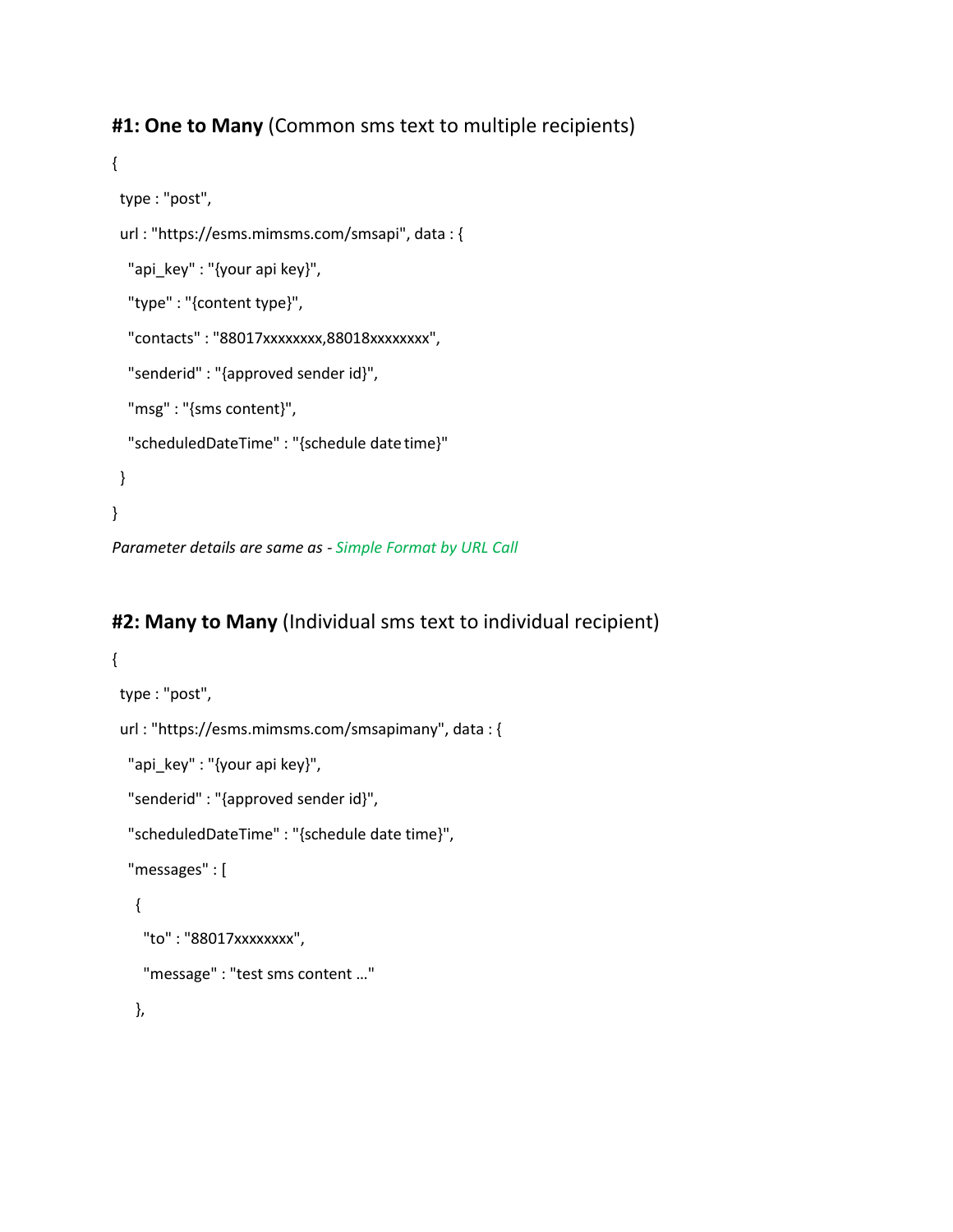```
{
    "to" : "88018xxxxxxxx",
    "message" : "test sms content …"
   }
  ]
 }
}
```
*Additional Parameter Details: the "messages" parameter expects an array of objects of separate mobile numbers and separate sms text.*

# **API Response Details**

SMS SUBMITTED: ID - #################### (Request Received Successfully)

1000, #################### (Request Received Successfully if requested reply)

#### **Error Code & Meaning:**

| 1000 | <b>Success</b>                      |
|------|-------------------------------------|
| 1002 | Sender Id/Masking Not Found         |
| 1003 | <b>API Not Found</b>                |
| 1004 | <b>SPAM Detected</b>                |
| 1005 | <b>Internal Error</b>               |
| 1006 | <b>Internal Error</b>               |
| 1007 | <b>Balance Insufficient</b>         |
| 1008 | Message is empty                    |
| 1009 | Message Type Not Set (text/unicode) |
| 1010 | Invalid User & Password             |
| 1011 | Invalid User Id                     |
| 1012 | No Valid Number Found               |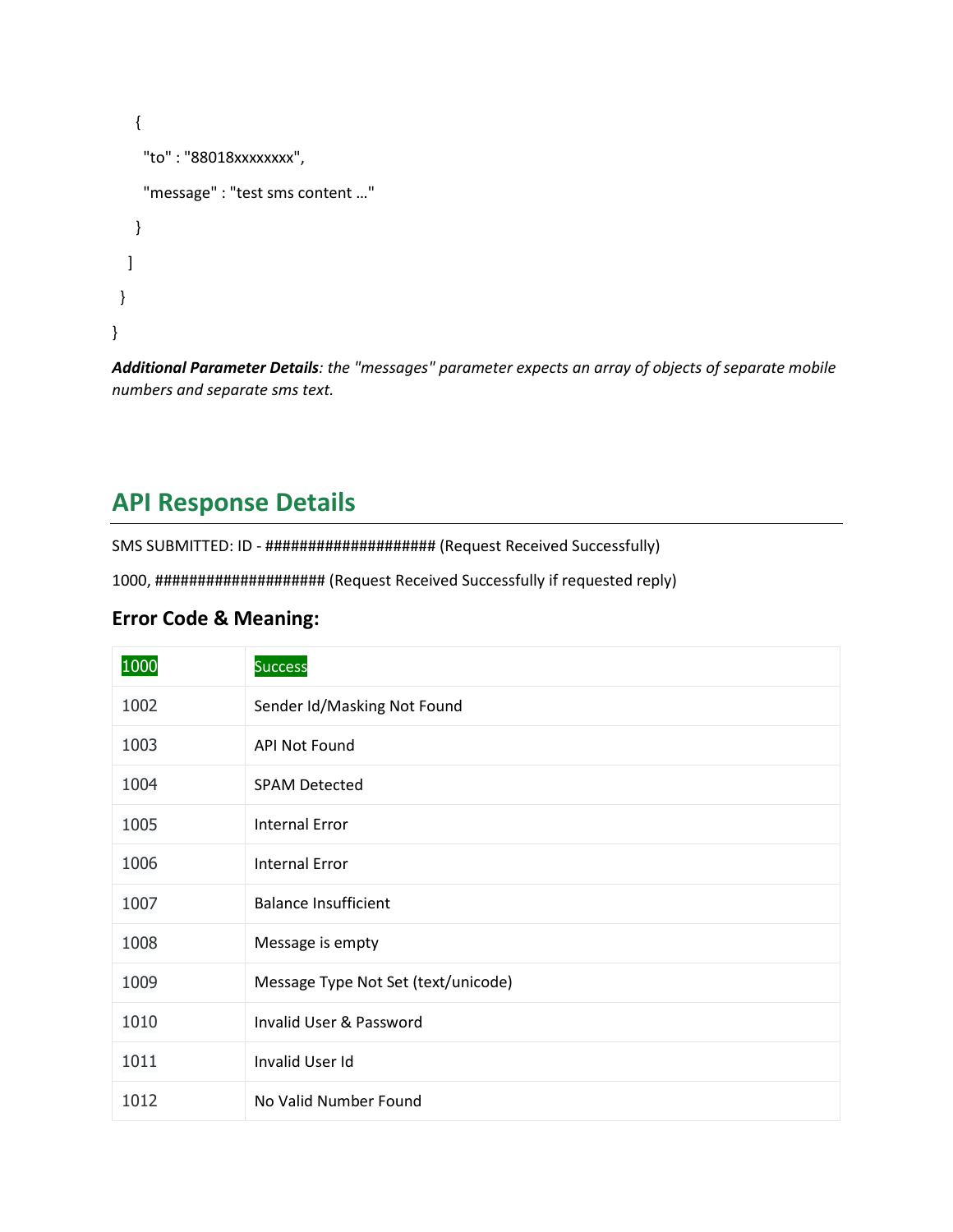#### **DLR Code & Meaning:**

| <b>DLR Code</b> | <b>Meaning</b>                       |
|-----------------|--------------------------------------|
| 1028            | Absent subscriber                    |
| 6               | Absent subscriber for SM             |
| 13              | Barred subscriber                    |
| 0               | Delivered                            |
| $\mathbf{1}$    | Delivered                            |
| 9               | Illegal subscriber                   |
| 16              | <b>REJECTED</b>                      |
| 8               | <b>SMS Failed</b>                    |
| 11              | <b>SMS Failed</b>                    |
| 36              | SMS Failed (content or sender block) |
| 400             | <b>SMSC Timeout-abort</b>            |
| 456             | <b>SMSC Timeout-abort</b>            |
| 31              | Subscriber Busy                      |
| 34              | System failure                       |
| 32              | Undelivered                          |
| 5               | Unidentified subscriber              |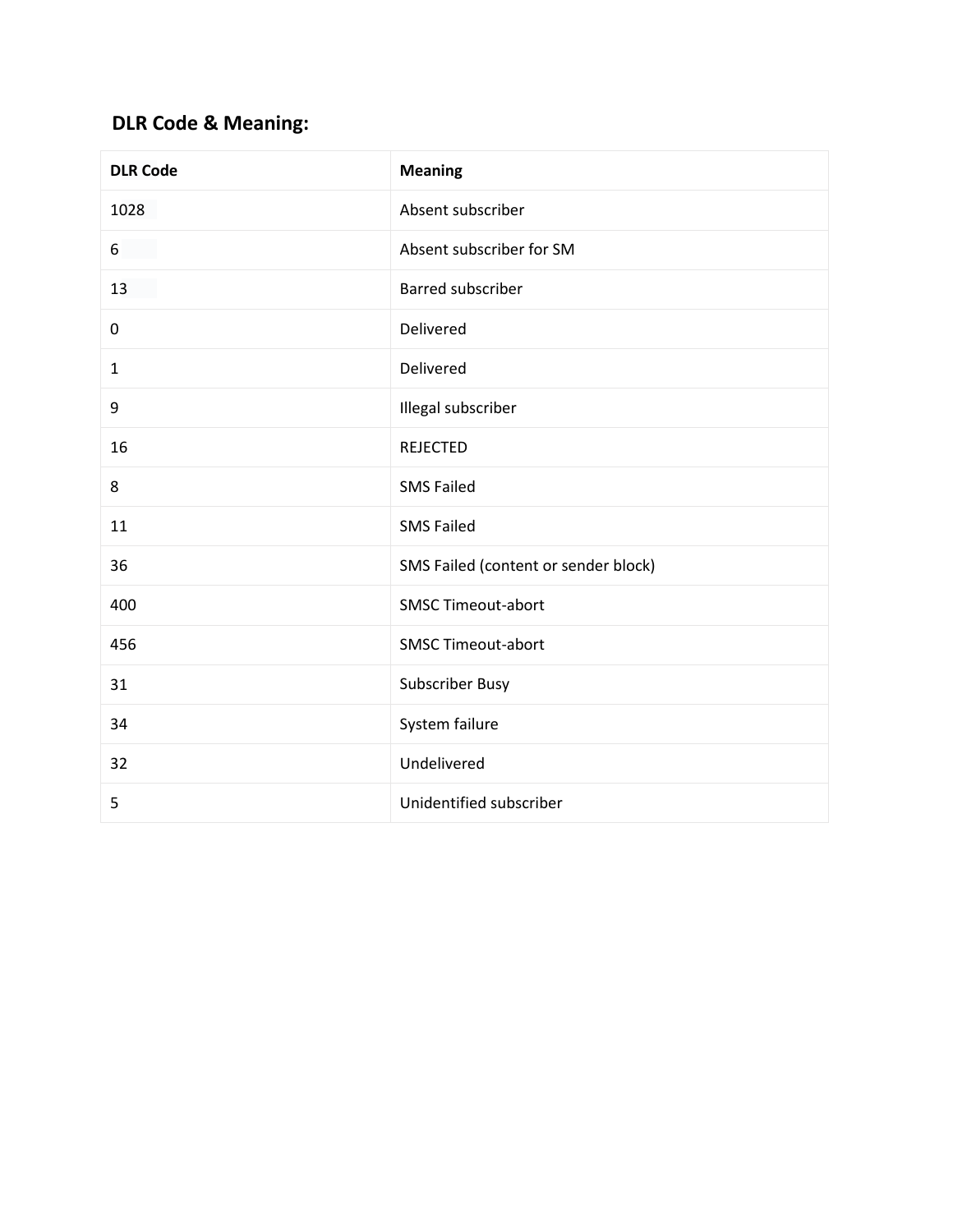## **Source Code Example**

#### **PHP Sample Code One to Many:**

```
<?php
function send_sms() {
        $url = "https://esms.mimsms.com/smsapi";
        \text{6}data = \text{6}"api_key" => "your_api_key", 
               "type" => "text",
               "contacts" => "88017xxxxxxxx,88018xxxxxxxx", 
               "senderid" => "approved_sender_id",
               "msg" => "Test SMS Text"
       ];
        $ch = curl_init();
        curl_setopt($ch, CURLOPT_URL, $url); 
        curl_setopt($ch, CURLOPT_POST, 1); 
        curl_setopt($ch, CURLOPT_POSTFIELDS, $data);
        curl_setopt($ch, CURLOPT_RETURNTRANSFER, true); 
        curl_setopt($ch, CURLOPT_SSL_VERIFYPEER, false);
```

```
$response = curl_exec($ch);
```
curl\_close(\$ch);

return \$response;

```
}
```
?>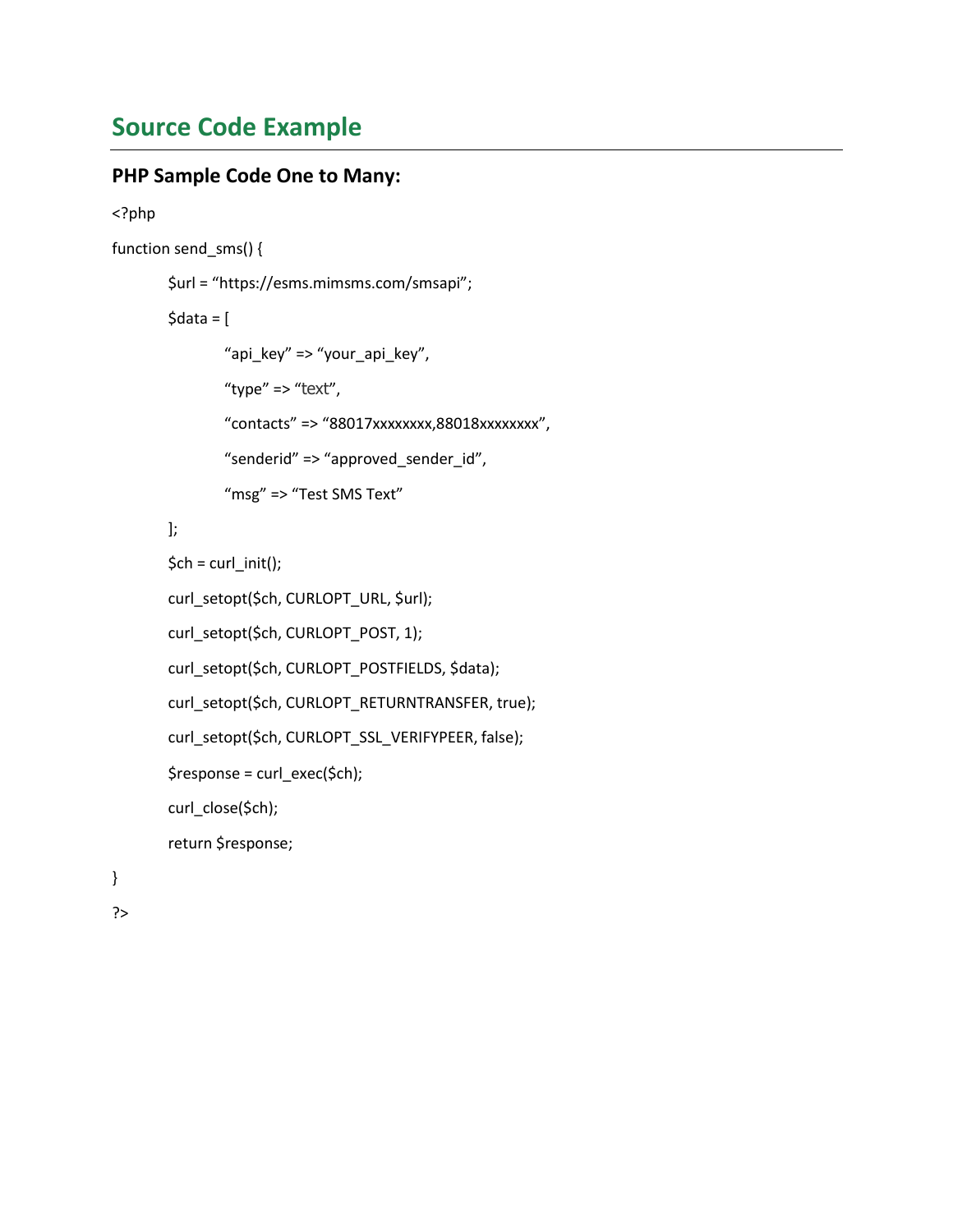#### **PHP Sample Code Many to Many:**

```
<?php
function send_sms() {
       $url = "https://esms.mimsms.com/smsapimany";
       $data = ["api_key" => "your_api_key", 
               "senderid" => "approved_sender_id", 
               "messages" => json_encode([
                       \overline{[}"to" \Rightarrow "**********",
                               "message" => "sms content"
                       ], 
                       \overline{[}"to" \Rightarrow "**********",
                               "message" => "sms content 2"
                       ]
               ])
       ];
       $ch = curl_init();
       curl_setopt($ch, CURLOPT_URL, $url); 
       curl_setopt($ch, CURLOPT_POST, 1); 
       curl_setopt($ch, CURLOPT_POSTFIELDS, $data);
       curl_setopt($ch, CURLOPT_RETURNTRANSFER, true); 
       curl_setopt($ch, CURLOPT_SSL_VERIFYPEER, false);
       $response = curl_exec($ch); 
       curl_close($ch);
       return $response;
```

```
}
```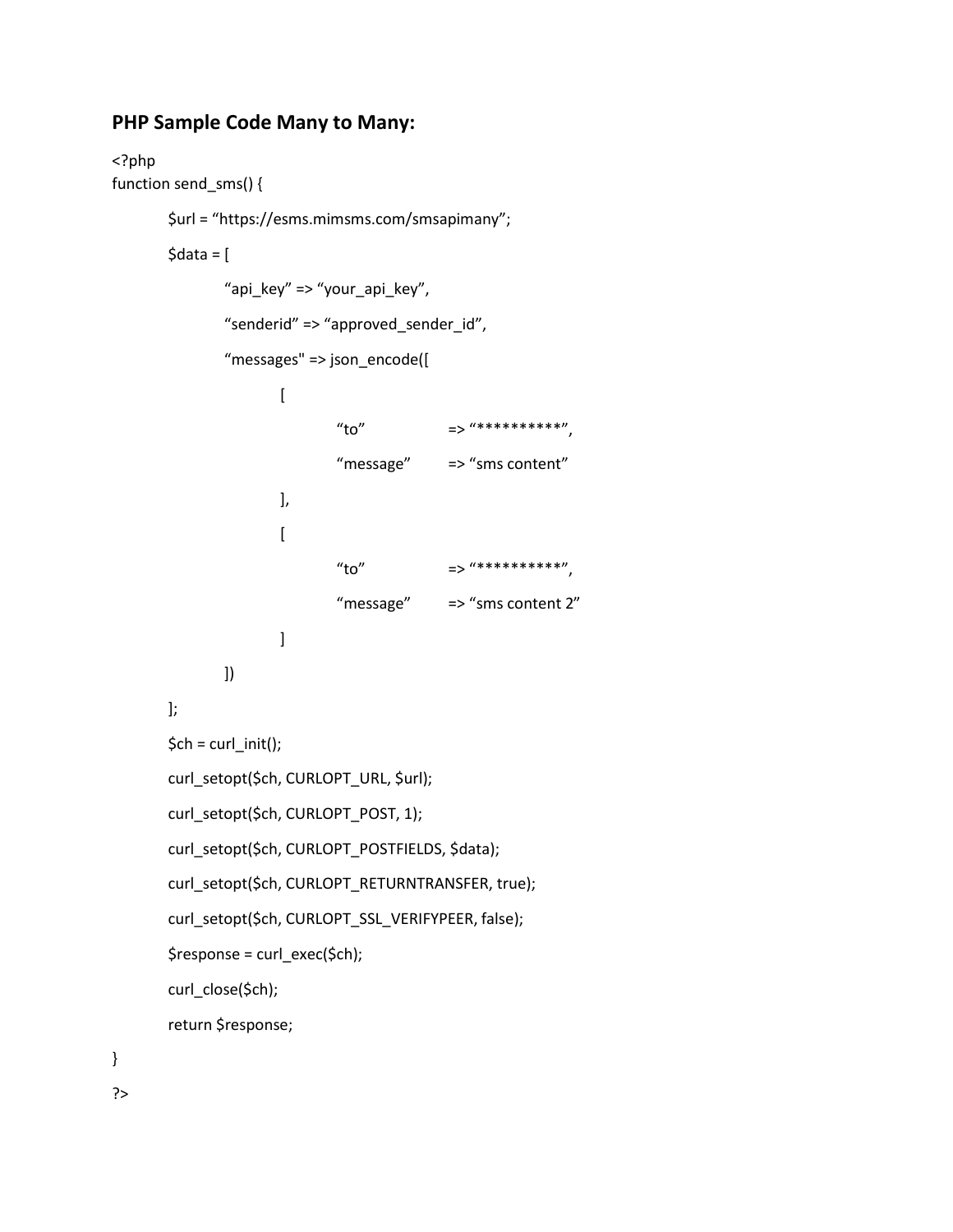#### **jQuery Ajax Sample Code:**

```
$.ajax({
        type : "post",
        url : 
        "https://esms.mimsms.com/smsapiman
       y", data : {
                "api_key" : " your_api_key ", 
                "senderid" : "approved_sender_id", 
                "messages" : [
                        {
                                "to" : "88017xxxxxxxx",
                                "message" : "Test SMS Text Will Be Delivered To 88017xxxxxxxx"
                        },
                        {
                                "to" : "88018xxxxxxxx",
                                "message" : " Test SMS Text Will Be Delivered To 88018xxxxxxxx"
                        },
                ]
        }
});
```
# RETRIVING INFORMATIONS

# **Delivery Report**

**API URL**: https://esms.mimsms.com/miscapi/(API\_Key)/getDLR/getAll

**API\_Key**: Put your API Key here

**Chunk per call**: 100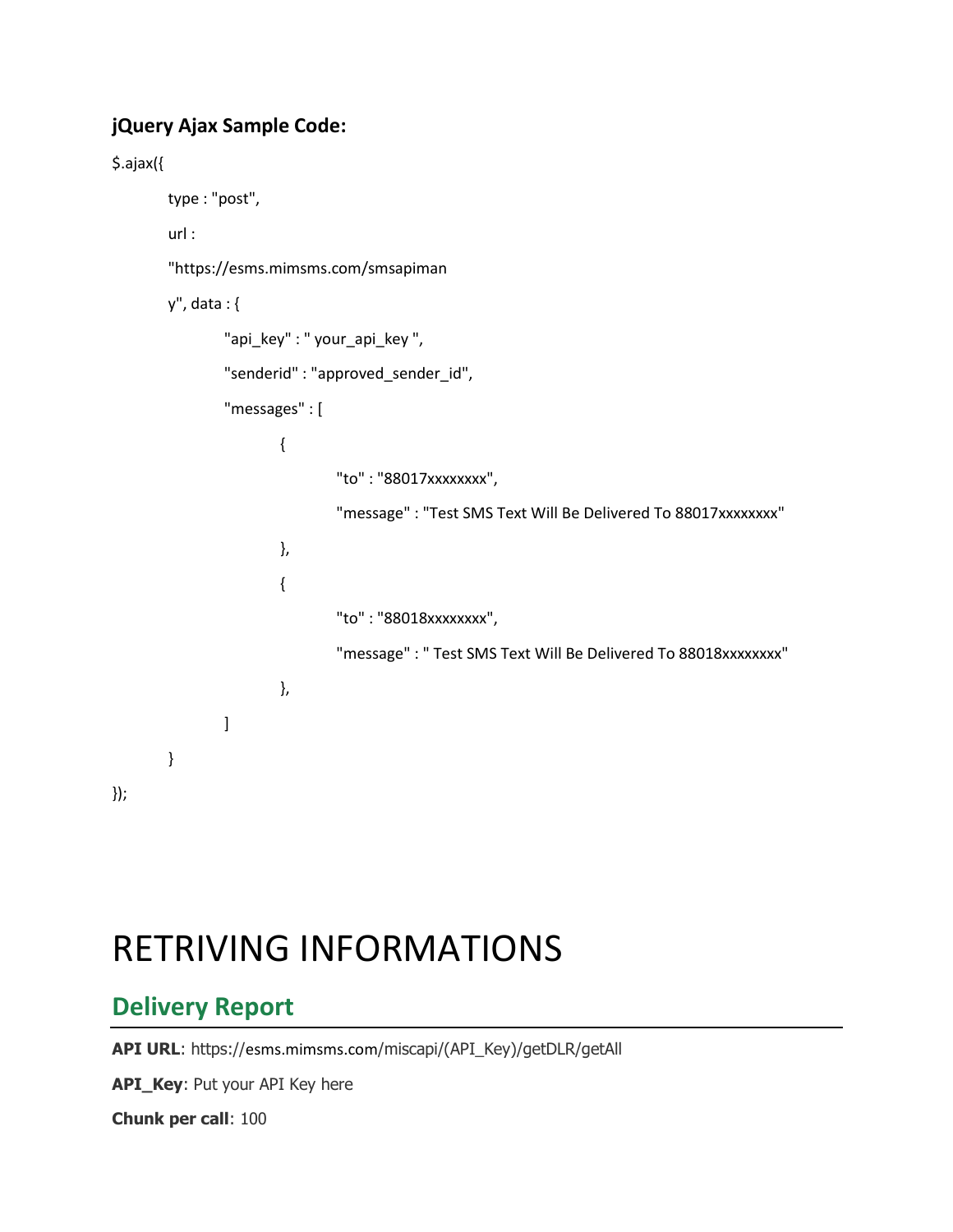#### **Response:**

<?xml version="1.0" encoding="UTF-8"?> <dlr> <message> <MSISDN>88017xxxxxxxx</MSISDN> <SMS>"SMS Content…"</SMS> <SMSSent>2017-12-01 08:23:30</SMSSent> <DLRReceived>2017-12-01 08:23:30</DLRReceived> <DLRStatus>1</DLRStatus> <DLRStatusDetails>Delivered</DLRStatusDetails> </message> <message> <MSISDN>88018xxxxxxxx</MSISDN> <SMS>"SMS Content…"</SMS> <SMSSent>2017-12-01 08:23:30</SMSSent> <DLRReceived>2017-12-01 08:23:30</DLRReceived> <DLRStatus>1</DLRStatus> <DLRStatusDetails>Delivered</DLRStatusDetails> </message> </dlr>

# **Delivery Report with SMS Shoot ID**

**API URL**: https://esms.mimsms.com/miscapi/(API\_Key)/getDLR/(SMS\_SHOOT\_ID)

# **Delivery Report with SMS Shoot ID (Multiple Time)**

**API URL**: https://esms.mimsms.com/miscapi/(API\_Key)/getDLRRep/(SMS\_SHOOT\_ID)

**API Key: Put your API Key here** 

**SMS\_SHOOT\_ID:** Enter the SMS ID returned when submitted SMS via API. It will return an array having mobile numbers and their DLR status.

#### **Response:**

<?xml version="1.0" encoding="UTF-8"?> <dlr> <message> <MSISDN>88017xxxxxxxx</MSISDN> <SMS>"SMS Content…"</SMS>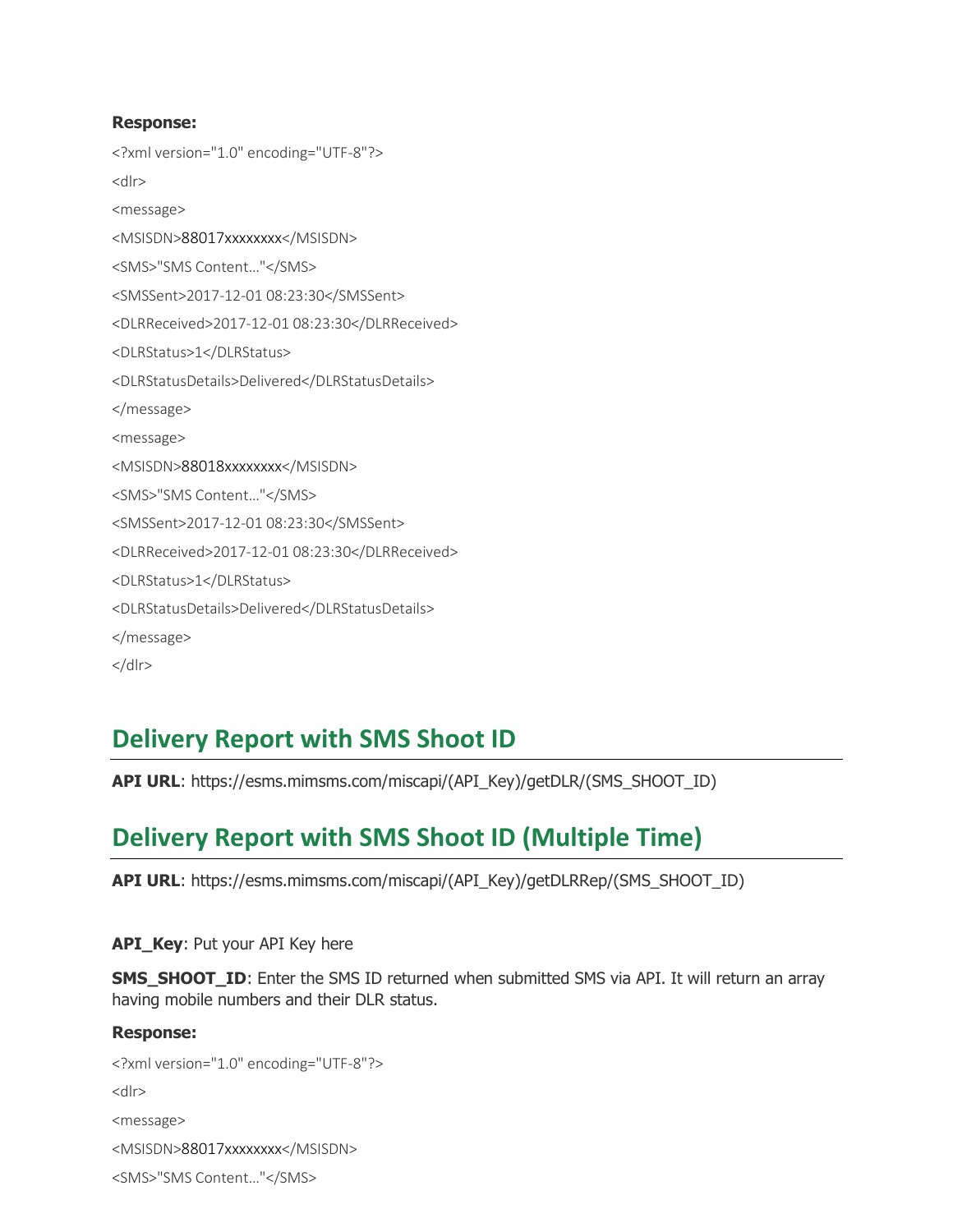<SMSSent>2017-12-01 08:23:30</SMSSent>

<DLRReceived>2017-12-01 08:23:30</DLRReceived>